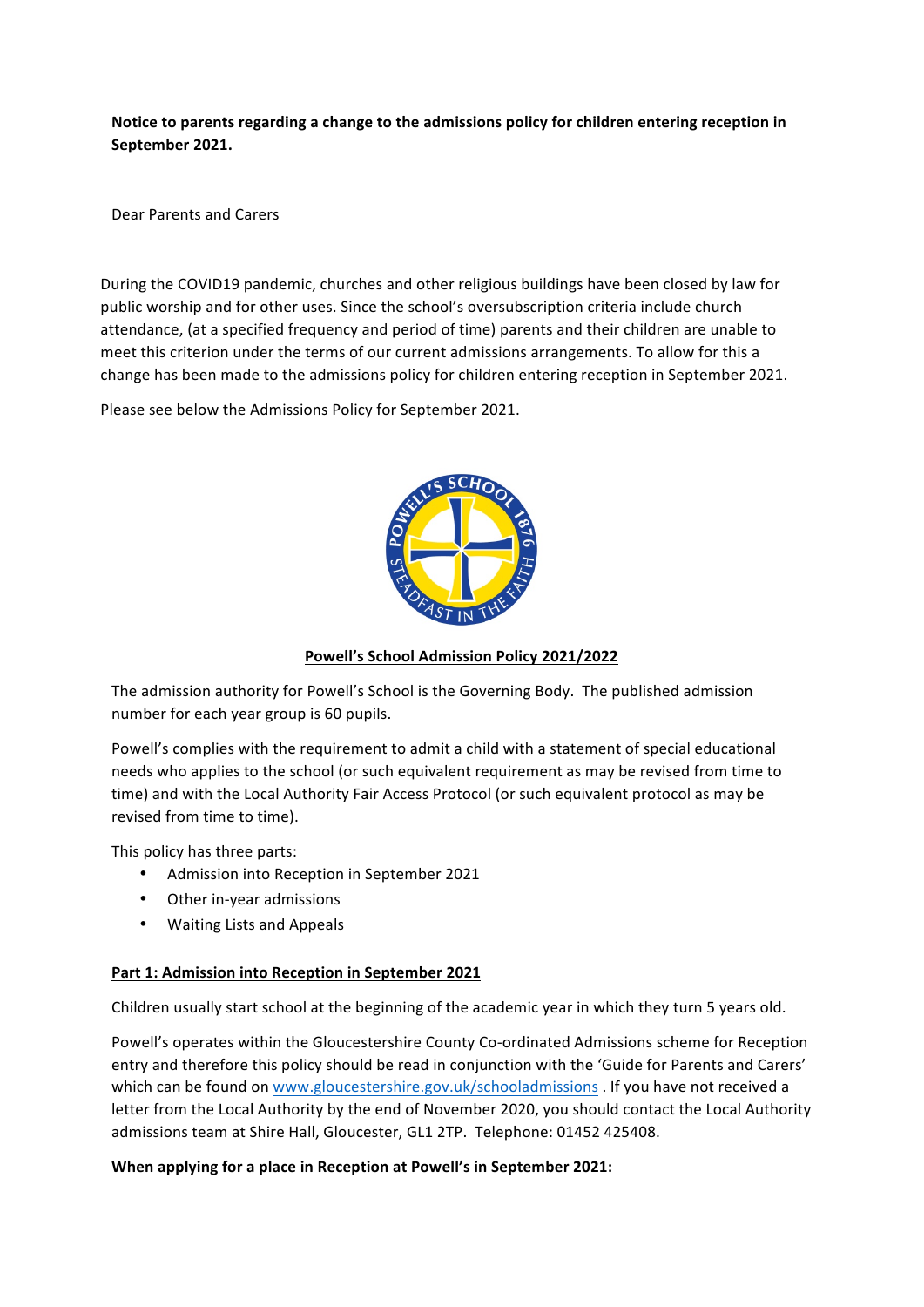- The Local Authority Common Application Form must be received by the Local Authority by  $15^{th}$ January 2021**.**
- Powell's School requires parents to complete the Powell's Admission Form and return it to the school office by Friday 8th January 2021. This form is available on the school website or from the school office;
- In order for an application to be considered under category 3 of the oversubscription criteria (see below), a completed Powell's Minister Support Form must be received by Powell's office by 8th January 2021. In the absence of this Form, the applicant will be ranked according to the other categories of admission. This form is available on the school website or from the school office.

# Admission of Summer Born Children for Reception Entry for Powell's School:

The Governing Body of Powell's School acknowledges the updated advice from the Department of Education that parents/carers of "summer born" children (born between  $1<sup>st</sup>$  April 2017 and  $31<sup>st</sup>$ August 2017) may request to start the Reception Class of a school a whole academic year later. The Governing Body will make a decision on behalf of Powell's School based on the information provided by the parent/carer on the 'Request for Deferred Admission' form (available from the School Office). If the Governing Body approves your request to defer, you will need to make a new application as part of the main admission round for the following year.

If there are more applications than places, the 60 places in Reception will be offered according to the oversubscription criteria in the table below. **Please read the definitions carefully.** 

The Local Authority will communicate to parents the offer of a place at a school by  $16^{th}$  April 2021. The deadline for parents to accept the offered place or to ask for reconsideration is 23rd April 2021. If an application is unsuccessful, the parents of the child will have a right to appeal to an independent panel. Appeals will be heard in June  $-$  July 2021. Please check the Powell's website nearer the time for information about the closing date (see Part 3 below).

| <b>OVERSUBSCRIPTION CRITERIA</b> |                                    |                                                                                                                                                                                                                                                                                                                                                                                                                                                                                                                                                                                                                                                                                                                                                                                                                                                                                                                                                                                                                                                                           |  |
|----------------------------------|------------------------------------|---------------------------------------------------------------------------------------------------------------------------------------------------------------------------------------------------------------------------------------------------------------------------------------------------------------------------------------------------------------------------------------------------------------------------------------------------------------------------------------------------------------------------------------------------------------------------------------------------------------------------------------------------------------------------------------------------------------------------------------------------------------------------------------------------------------------------------------------------------------------------------------------------------------------------------------------------------------------------------------------------------------------------------------------------------------------------|--|
|                                  | <b>Short Title</b>                 | <b>Definition</b>                                                                                                                                                                                                                                                                                                                                                                                                                                                                                                                                                                                                                                                                                                                                                                                                                                                                                                                                                                                                                                                         |  |
| 1                                | Child in public care or previously | A looked after child (1) or a child who was previously looked                                                                                                                                                                                                                                                                                                                                                                                                                                                                                                                                                                                                                                                                                                                                                                                                                                                                                                                                                                                                             |  |
|                                  | in public care                     | after but immediately after being looked after became                                                                                                                                                                                                                                                                                                                                                                                                                                                                                                                                                                                                                                                                                                                                                                                                                                                                                                                                                                                                                     |  |
|                                  |                                    | subject to an adoption (2) child arrangements order (3) or                                                                                                                                                                                                                                                                                                                                                                                                                                                                                                                                                                                                                                                                                                                                                                                                                                                                                                                                                                                                                |  |
|                                  |                                    | special guardianship order (4)                                                                                                                                                                                                                                                                                                                                                                                                                                                                                                                                                                                                                                                                                                                                                                                                                                                                                                                                                                                                                                            |  |
|                                  |                                    | A looked after child is a child who is (a) in the care of a local authority, or<br>(1)<br>(b) being provided with accommodation by a local authority in the<br>exercise of their social services functions (see the definition in Section<br>22(1) of the Children Act 1989) at the time of making an application to a<br>school. In Gloucestershire, such children are referred to as Children in<br>Care.<br>This includes children who were adopted under the Adoption Act 1976<br>(2)<br>(see section 12 adoption orders) and children who were adopted under<br>the Adoption and Children's Act 2002 (see section 46 adoption orders).<br>Under the provisions of section 12 of the Children and Families Act 2014,<br>(3)<br>which amend section 8 of the Children Act 1989, residence orders have<br>now been replaced by child arrangements orders.<br>See Section 14a of the Children Act 1989 which defines a 'special<br>(4)<br>guardianship order' as an order appointing one or more individuals to be<br>a child's special guardian (or special guardians). |  |
| $\overline{2}$                   | Sibling                            | The applicant child has a sibling who already attends the                                                                                                                                                                                                                                                                                                                                                                                                                                                                                                                                                                                                                                                                                                                                                                                                                                                                                                                                                                                                                 |  |
|                                  |                                    | school and will still attend the school when the applicant                                                                                                                                                                                                                                                                                                                                                                                                                                                                                                                                                                                                                                                                                                                                                                                                                                                                                                                                                                                                                |  |
|                                  |                                    | child would start to attend. Sibling means full, half, step or                                                                                                                                                                                                                                                                                                                                                                                                                                                                                                                                                                                                                                                                                                                                                                                                                                                                                                                                                                                                            |  |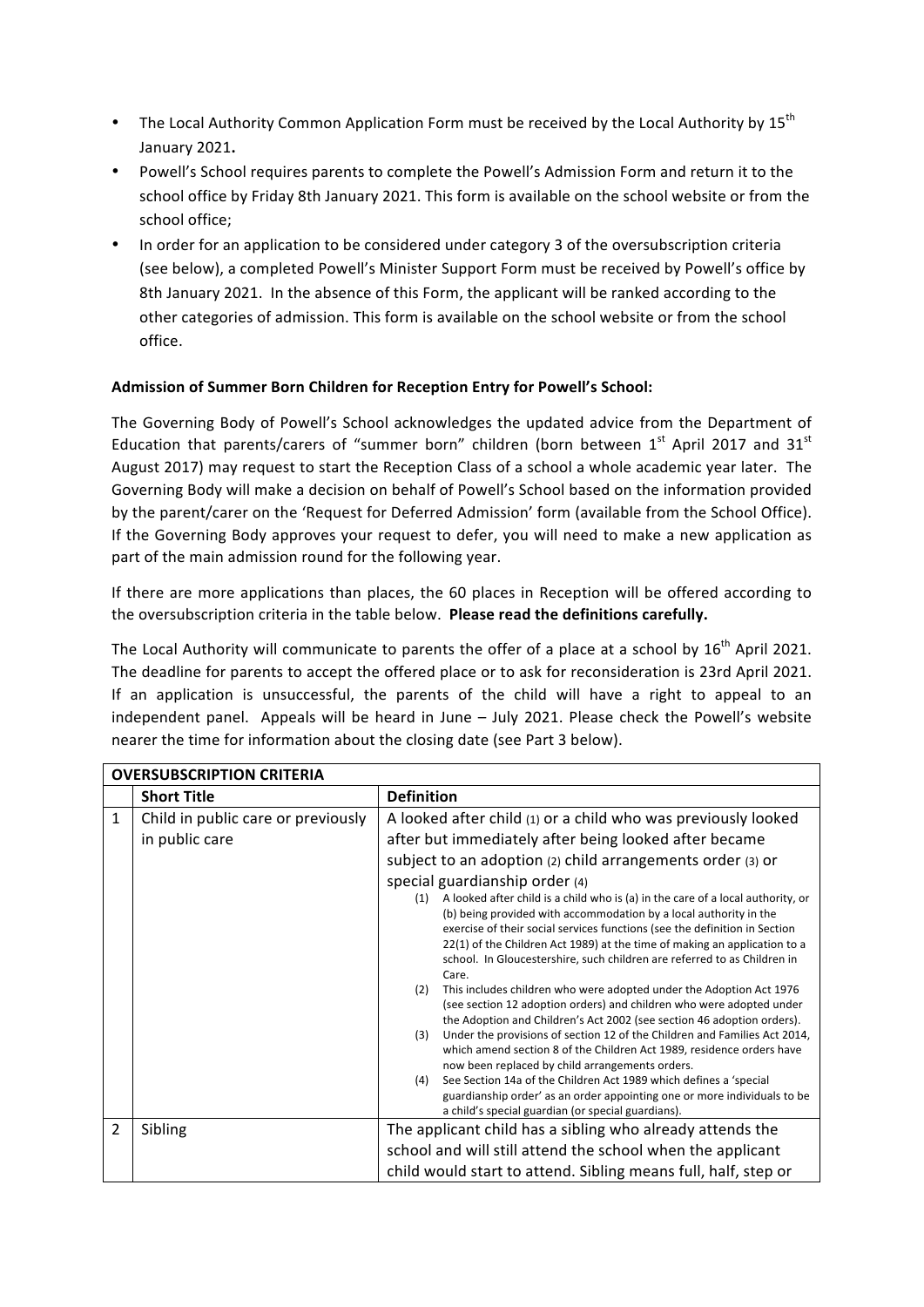|                                                                                                       |                                                                      | adoptive brother or sister, or the child of the parent/carer's<br>partner, and in every case the child must be living in the<br>same family unit at the same address. |  |
|-------------------------------------------------------------------------------------------------------|----------------------------------------------------------------------|-----------------------------------------------------------------------------------------------------------------------------------------------------------------------|--|
| 3                                                                                                     | Parish worship and local                                             | Both of the following conditions must be met:                                                                                                                         |  |
|                                                                                                       | residence                                                            | A parent of the child is a regular worshipper at one of<br>the three churches of the Parish of Cirencester, namely                                                    |  |
|                                                                                                       | In order for an application to be<br>considered under this category, | St. John Baptist, Holy Trinity Watermoor or St Lawrence<br>Chesterton. Regular means at least fortnightly on                                                          |  |
|                                                                                                       | a completed Powell's Minister                                        | average throughout the year for at least a year prior to                                                                                                              |  |
|                                                                                                       | Support Form must be received                                        | the closing date for applications. In the event that                                                                                                                  |  |
|                                                                                                       | by Powell's office by 8 January<br>2021                              | during the period specified for attendance at worship                                                                                                                 |  |
|                                                                                                       |                                                                      | the churches in the parish of Cirencester have been<br>closed for public worship and have not provided                                                                |  |
|                                                                                                       |                                                                      | alternative premises for that worship, the requirements                                                                                                               |  |
|                                                                                                       |                                                                      | of these [admissions] arrangements in relation to                                                                                                                     |  |
|                                                                                                       |                                                                      | attendance will only apply to the period when the                                                                                                                     |  |
|                                                                                                       |                                                                      | churches or alternative premises have been available                                                                                                                  |  |
|                                                                                                       |                                                                      | for public worship"; AND                                                                                                                                              |  |
|                                                                                                       |                                                                      | Local residence means that the distance measured in a                                                                                                                 |  |
|                                                                                                       |                                                                      | straight line from the ordnance survey point of the                                                                                                                   |  |
|                                                                                                       |                                                                      | child's home address to the ordnance survey point of the                                                                                                              |  |
|                                                                                                       |                                                                      | school using the Local Authority's computerised                                                                                                                       |  |
|                                                                                                       |                                                                      | measuring system is not more than 3 miles                                                                                                                             |  |
| 4                                                                                                     | Proximity                                                            | Closest proximity to the school measured in a straight line                                                                                                           |  |
|                                                                                                       |                                                                      | from the ordnance survey point of the child's home address                                                                                                            |  |
|                                                                                                       |                                                                      | to the ordnance survey point of the school using the Local<br>Authority's computerised measuring system, with those                                                   |  |
|                                                                                                       |                                                                      | living closer to the school receiving higher priority. In the                                                                                                         |  |
|                                                                                                       |                                                                      | event of two or more children living the same distance away                                                                                                           |  |
|                                                                                                       |                                                                      | from the school, drawing lots will be used as a tie break to                                                                                                          |  |
|                                                                                                       |                                                                      | determine priority.                                                                                                                                                   |  |
| In the event of oversubscription within any of categories 1-3 above, proximity as defined in category |                                                                      |                                                                                                                                                                       |  |
| 4 will be used to determine priority within the relevant category.                                    |                                                                      |                                                                                                                                                                       |  |

# Part 2: In-Year admissions September 2021 onwards

To apply for admission in-year, two forms must be returned to the school office - the In-Year Admissions Common Application Form and the Supplementary Information Form. Both of these forms are available on the school website or from the school office.

If there is a vacancy in a year group (meaning that there is a place within the published admission number of 60 pupils), the school will offer the place to the child who is top of the waiting list for that year group on the basis of the oversubscription criteria (see table above).

If the year group is full (meaning that it has the published admission number of 60 pupils), an application will normally be refused. The Governing Body may seek guidance from the Local Authority and the Diocese of Gloucester. If an application is refused, parents may ask for the child to be placed on the waiting list and also have a right to appeal to an independent panel (see Part 3 below). 

# Part 3: Waiting Lists and Appeals